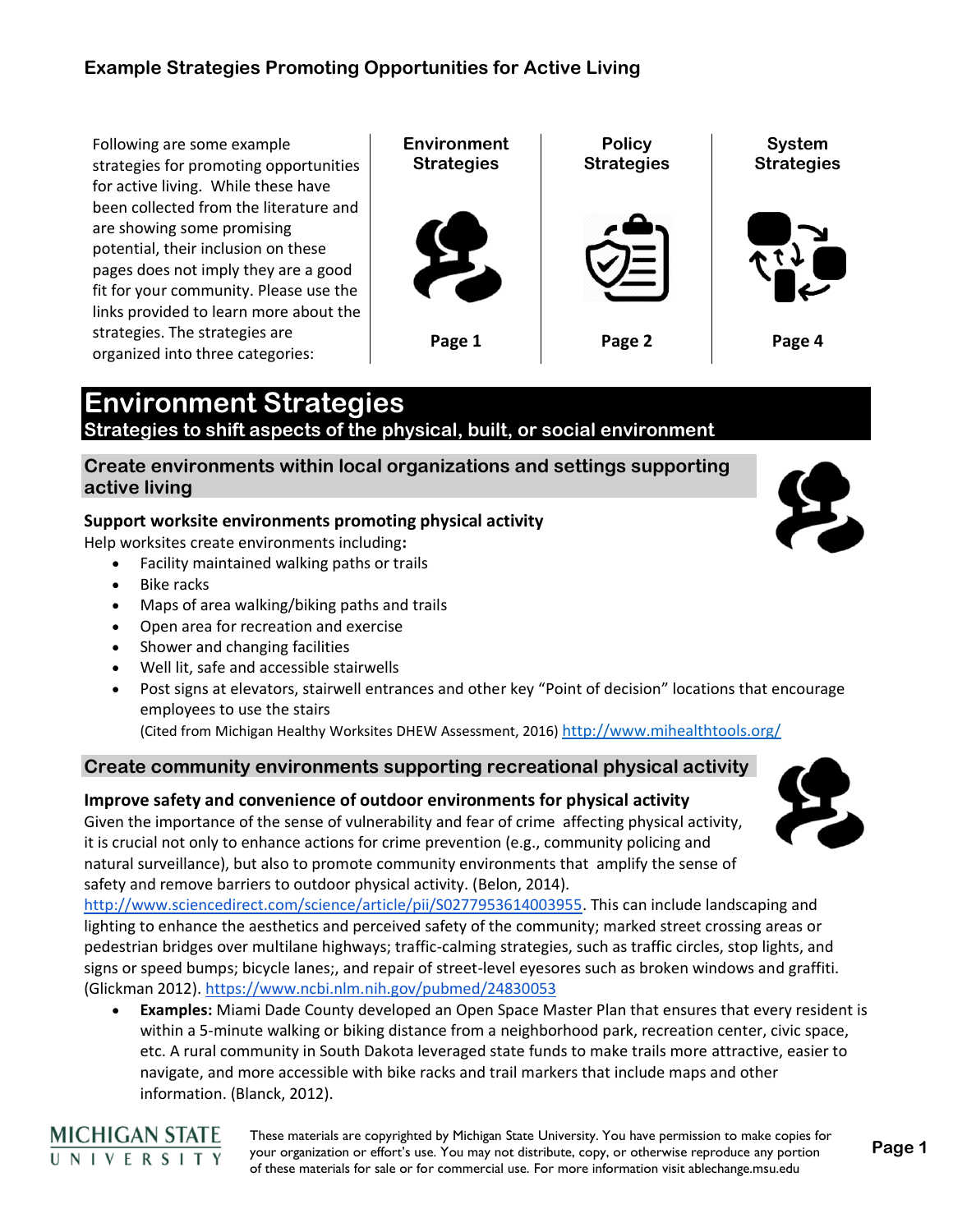### **Redesign, renovate, and reimagine school playgrounds**

Redesigned and renovated school playgrounds have been found to increase overall playground utilization and improve the physical activity levels of children and adults during school as well as after-school hours. (Glickman, 2012). <https://www.ncbi.nlm.nih.gov/pubmed/24830053>

- **Example**: The city of Eugene, Oregon, and the Bethel School District pooled their resources to purchase and develop a 70-acre parcel of land. The property now includes a 35-acre site for Meadow View School and 35 acres for Bethel Community Park, which includes wetlands, a running path, ball fields, and a skate/community park. Many students can walk through the park to get to school (Oregon Transportation and Growth Management Program, 2005). [https://www.cdc.gov/obesity/downloads/community\\_strategies\\_guide.pdf](https://www.cdc.gov/obesity/downloads/community_strategies_guide.pdf)
- **Example:** Some communities have converted former railroad bed to a hike and bike trail, (Glickman, 2012).<https://www.ncbi.nlm.nih.gov/pubmed/24830053>

#### **Repurpose vacant buildings, spaces, or lots**

Repurpose these settings into resources to promote the targeted changes and/or support needed program. (Glickman ,2012).<https://www.ncbi.nlm.nih.gov/pubmed/24830053>

• **Example:** One neighborhood in New York City turned an abandoned elevated railway into a thriving urban park called the "High Line". <http://www.thehighline.org/about>

### **Use tax incentives to get sidewalks and trails in new developments**

Use tax incentives for developers to encourage them to build sidewalks and trails in new developments (Glickman, 2012). <https://www.ncbi.nlm.nih.gov/pubmed/24830053>

### **Increase social support networks for physical activity.**

Start or enhance social-support networks such as organizing a buddy system (two or more people who set regular times to do physical activity together), walking groups, and community dances (ODPHP, 2017). <https://health.gov/paguidelines/guidelines/chapter8.aspx>

## **Policy Strategies**

**Strategies to shift policies, practices, or procedures**

### **Develop joint-use policies to improve access to active living opportunities**

### **Use joint-use policies to make school and park activity spaces accessible after-hours**

A study found that schools policies allowing the use of school facilities for community-use increased participation in after school physical activity programs and led to more frequent physical activity in general (Slater, Chriqui, Chaloupka & Johnston, 2014).

[https://www.ncbi.nlm.nih.gov/pmc/articles/PMC4267980/.](https://www.ncbi.nlm.nih.gov/pmc/articles/PMC4267980/) Simple strategies like unlocking the school playground basketball court so it can be used on weekends can increase access. (Glickman, 2012). [https://www.ncbi.nlm.nih.gov/pubmed/24830053.](https://www.ncbi.nlm.nih.gov/pubmed/24830053) Parks are also developing joint use agreements that provide shared use and access to facilities after regular hours. (Blanck, 2012). <http://online.liebertpub.com/doi/abs/10.1089/chi.2012.0085.blan>

• **Example:** Latino Health Access (LHA) developed a community access agreement at the neighborhood Roosevelt Elementary School, which was accessible and familiar to residents. Prior agreements were primarily with sports leagues and required a fee – most local residents could not afford these options. LHA and residents were able to establish a community access agreement at Roosevelt so everyone in the community gained free access to recreational space. (CDC, 2013) <https://www.cdc.gov/NCCDPHP/dch/pdf/HealthEquityGuide.pdf>

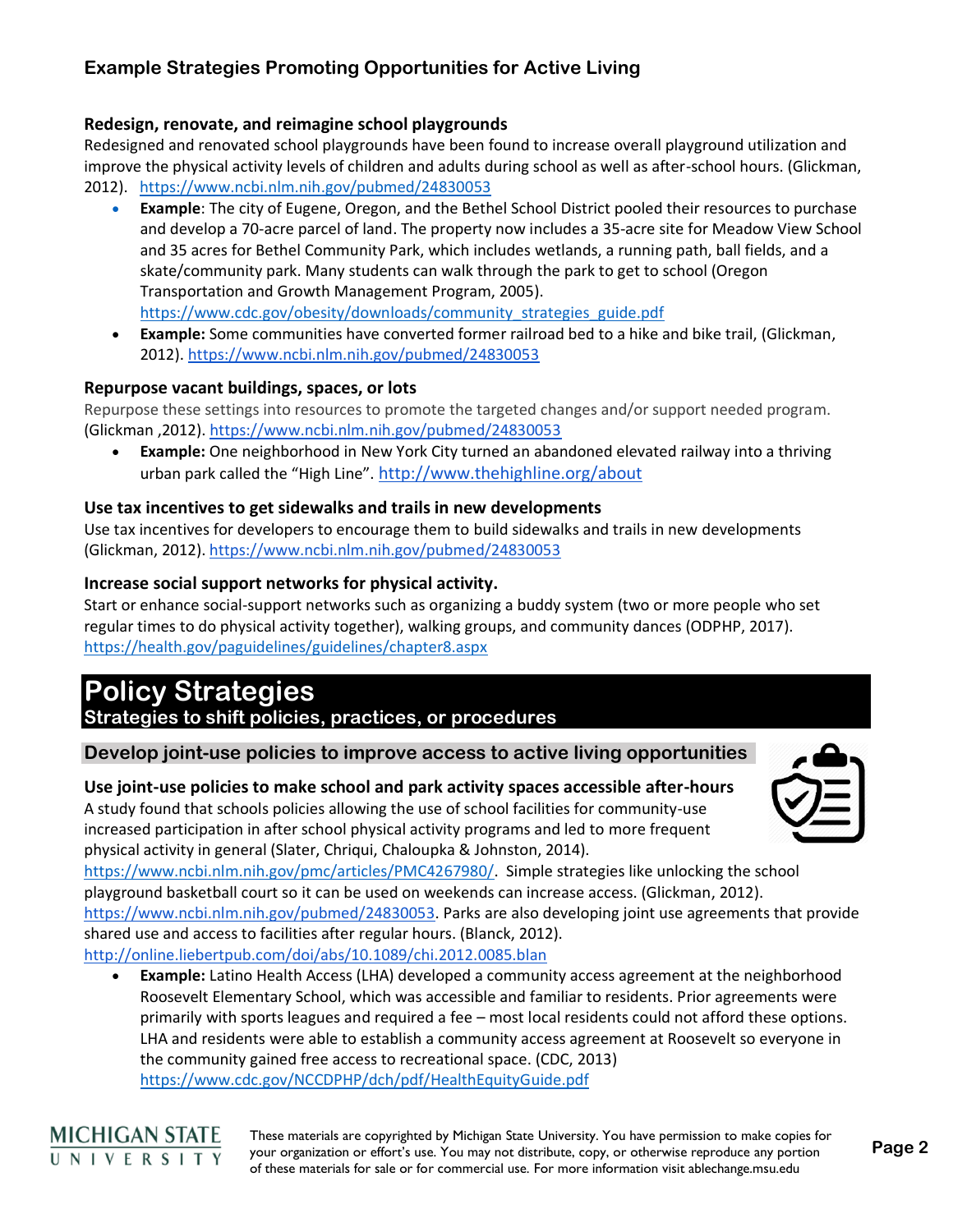• **Example**: Some private companies are realizing that for a very minimal investment in staffing and related resources, they can partner with nearby parks to offer their employees outdoor gymnasiums, personalized to their needs through programs and targeted information. (Directly cited from Blanck, 2012).<http://online.liebertpub.com/doi/abs/10.1089/chi.2012.0085.blan>

### **Create and support worksite policies to promote physical activity**

**Create and support worksite policies promoting physical activity for employees**

Help worksites adopt and implement policies related to:

- Walking meetings
- Flexible work schedules
- Activity breaks during company sponsored meetings
- Subsidized or discounted membership at on-site or off-site exercise facilities (Cited from Michigan Healthy Worksites DHEW Assessment, 2016)<http://www.mihealthtools.org/>

### **Create requirements and standards to promote opportunities for active living**

### **Require new development to include sidewalks and bike facilities**

Require new residential areas to have sidewalks that are at least 5 feet wide; Require sidewalks to be built for all developments (e.g., housing, schools, commercial); Require bike facilities (e.g., bike boulevards, bike lanes, bike ways, multi-use paths) to be built for all developments. (e.g., housing, schools,

commercial)<http://mihealthtools.org/checklist/>

### **Shift local zoning codes to promote active living**

Change zoning codes to require pedestrian access to new buildings and increase the proximity of residential areas to such destinations as workplaces, schools, and areas for leisure and recreation to make them reachable safely by walking or bicycling. (Glickman, 2012).<https://www.ncbi.nlm.nih.gov/pubmed/24830053>

### **Pass local policies to require use of Complete Streets Approach (see above for details).**

Pass local ordinances, executive orders, or city policies to require the use of a complete streets approach for local development. (Networks Northwest, 2016)

<http://www.networksnorthwest.org/userfiles/filemanager/5578/>

### **Support grass-roots, resident-driven advocacy campaigns**

Support residents to approach local, state, or federal officials with information about needed shifts in community planning, budgeting, and infrastructure.

• **Example:** Michigan's Children Sandbox Party is the state's leading non-partisan grassroots advocacy network for children, youth and families. Their aim is to advance state policies, practices and investments that support health, development and learning from cradle to career. <http://www.michigansandboxparty.org/>

### **Increase enforcement of current laws promoting active living opportunities**

### **Enforce and refine current laws to promote safe walking and biking**

Enforcing laws that make it easier and safer for people to bicycle and walk may help increase the engagement of these activities especially when combined with infrastructure improvements. Enforcement strategies include:

• Refining existing laws

**MICHIGAN STATE** UNIVERSITY



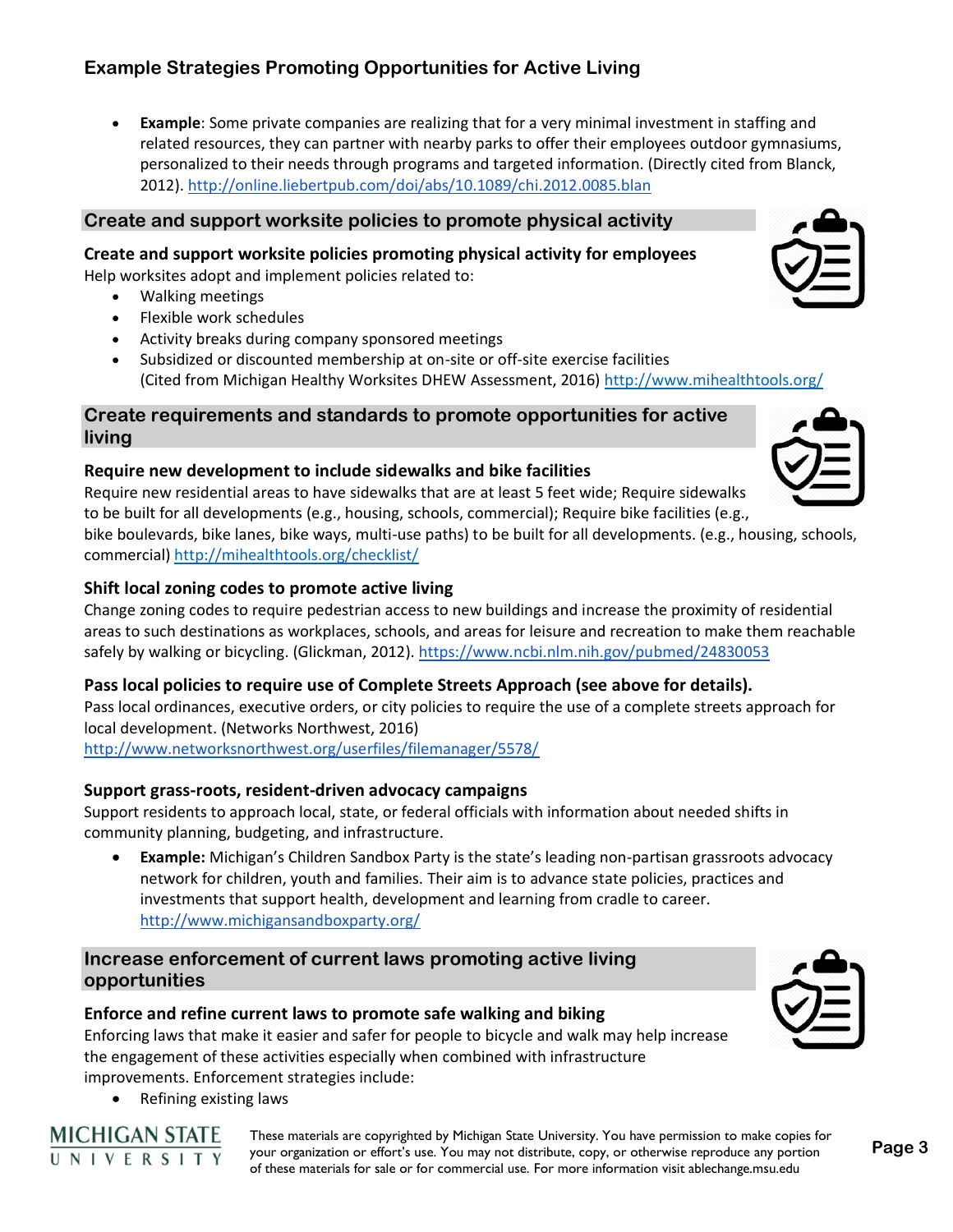- Stepping up enforcement of traffic safety laws
- Targeting issues such as equipment theft and assaults on pedestrians and bicyclists
- Using non-motorized patrols
- Collaborating with law enforcement officials and community (Transportation Health Tool, 2015) [https://www.transportation.gov/mission/health/strategies](https://www.transportation.gov/mission/health/strategies-interventions-policies)[interventions-policies](https://www.transportation.gov/mission/health/strategies-interventions-policies)

### **Expand eligibility policies to improve access to needed supports**

### **Expand eligibility criteria for needed subsidized services and programs**

Expand eligibility criteria restricting access to services, or advocate for expansion of needed policies.

• **Example:** The eligibility for South Dakota's CHIP program was increased from 140% to 200% of the federal poverty level and significantly raised the number of children eligible for free or low-cost health coverage.

[www.childrensdefense.org/site/PageServer?pagename=childhealth\\_chip\\_whatsworking\\_frontier](http://www.childrensdefense.org/site/PageServer?pagename=childhealth_chip_whatsworking_frontier)

## **System Strategies**

**Strategies to shift aspects of the community system.**

| System Strategies address these key community system<br>characteristics: | <b>Resources</b>   | Page 4  |
|--------------------------------------------------------------------------|--------------------|---------|
|                                                                          | <b>Connections</b> | Page 5  |
|                                                                          | <b>Mindsets</b>    | Page 7  |
|                                                                          | <b>Components</b>  | Page 7  |
|                                                                          | <b>Power</b>       | Page 11 |

### **RESOURCES**

**MICHIGAN STATE** UNIVERSITY

Human, financial, and social resources

### **Leverage existing human resources to promote active living opportunities**

### **Leverage volunteers to maintain non-motorized trails**

Individuals, scouting groups, and other service organizations often collaborate with communities to address specific maintenance or improvement needs for trails or other nonmotorized pathways. Other communities work with their sheriff's departments to obtain assistance from jail crews to perform some maintenance and improvement activities. (Networks Northwest, 2015) [http://www.networksnorthwest.org/userfiles/filemanager/5578/\)](http://www.networksnorthwest.org/userfiles/filemanager/5578/)

### **Leverage volunteers to support youth physical activity opportunities**

Engage college students as volunteers to support school and afterschool programming to help youth get more physically active. (CDC, 2013)<https://www.cdc.gov/NCCDPHP/dch/pdf/HealthEquityGuide.pdf>

• Example: Coaching Corps began collaborating with local colleges and universities to recruit and train college students as volunteers. Partnerships with these academic institutions enable Coaching Corps to continue providing ongoing free support to low-resourced schools and afterschool programs. At the same time, the student volunteers build leadership and technical skills, establish meaningful

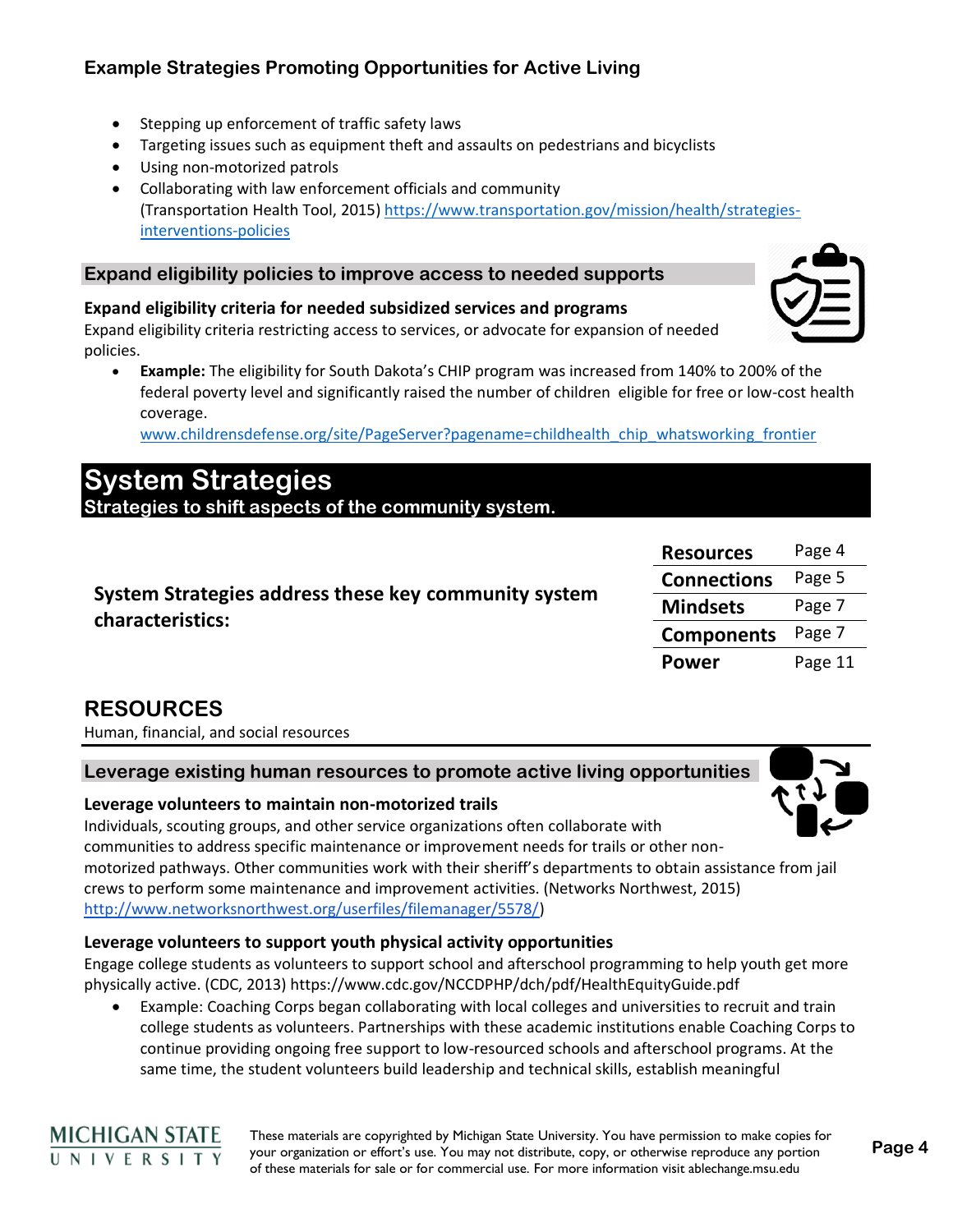relationships with young people, and give back to the community. (CDC, 2013) <https://www.cdc.gov/NCCDPHP/dch/pdf/HealthEquityGuide.pdf>

### **Re-allocate financial resources to promote active living opportunities**

### **Put in place additional tax to fund Complete Street renovations**

Some communities pursue an additional tax to fund transportation improvements, which is usually approved by a general vote of residents, and these levies have specific requirements and

goals. For example: pavement maintenance, sidewalk development and repair, tree planting and other needed work. Transportation Departments that show commitment to improving streets for everyone can achieve wide public support for additional taxation. This type of policy is best considered if your community has used such measures in the past or is a broad-based advocacy campaign can support the initiative. (Directly cited from Seskin, 2012).

<https://www.smartgrowthamerica.org/app/legacy/documents/cs-2012-policy-analysis.pdf>

### **Leverage private sector support and public-private partnerships**

These partnerships can expand the array of available services, programs, and supports.

• **Example**: The Illinois Facilities Fund is a community lender that provides low-interest loans and technical assistance to non-profits for facility renovation and construction. Public- and private-sector resources and expertise combine to support capital improvements.<http://www.iff.org/>

### **Braid funding across efforts**

This strategy can create larger collective pots of funding to support expansion of needed services. Consider how to bundle these services together to maximize funding (see Components section for examples of bundling services)

• **Example:** In MI, the Great Start Readiness Program, Early Childhood Special Education, and Head Start have braided funds to cover the cost of preschool classrooms. These funds can be coordinated and allocated such that they are not overlapping and are also able to fill any gaps where there may be a need for such funding.

http://www.michigan.gov/documents/mde/Braided Funding in Early Childhood Education 402501 7 [.pdf](http://www.michigan.gov/documents/mde/Braided_Funding_in_Early_Childhood_Education_402501_7.pdf)

### **Promote System Responsiveness**

### **Understand resident input about outreach language and how to best reach them with information**

Gather input through direct service interactions, advisory boards, etc. Resident input can ensure outreach information is easy to understand (no jargon) and reaches residents through preferred channels (e.g., social media, direct touches, mail, texts/phone, etc.).

### **CONNECTIONS**

Relationships and exchanges between people and organizations

### **Promote referrals to opportunities for active living**

### **Engage health providers in "proscribing" opportunities for active living**

Health providers and insurers are working with parks in providing "park prescriptions" (patient referrals to local parks and trails). (Blanck, 2012).

<http://online.liebertpub.com/doi/abs/10.1089/chi.2012.0085.blan>

• **Example**: park agencies and doctors are starting to collaborate on programs like New Mexico's "Prescription Trails," which identify walking and wheelchair rolling routes that are both safe and



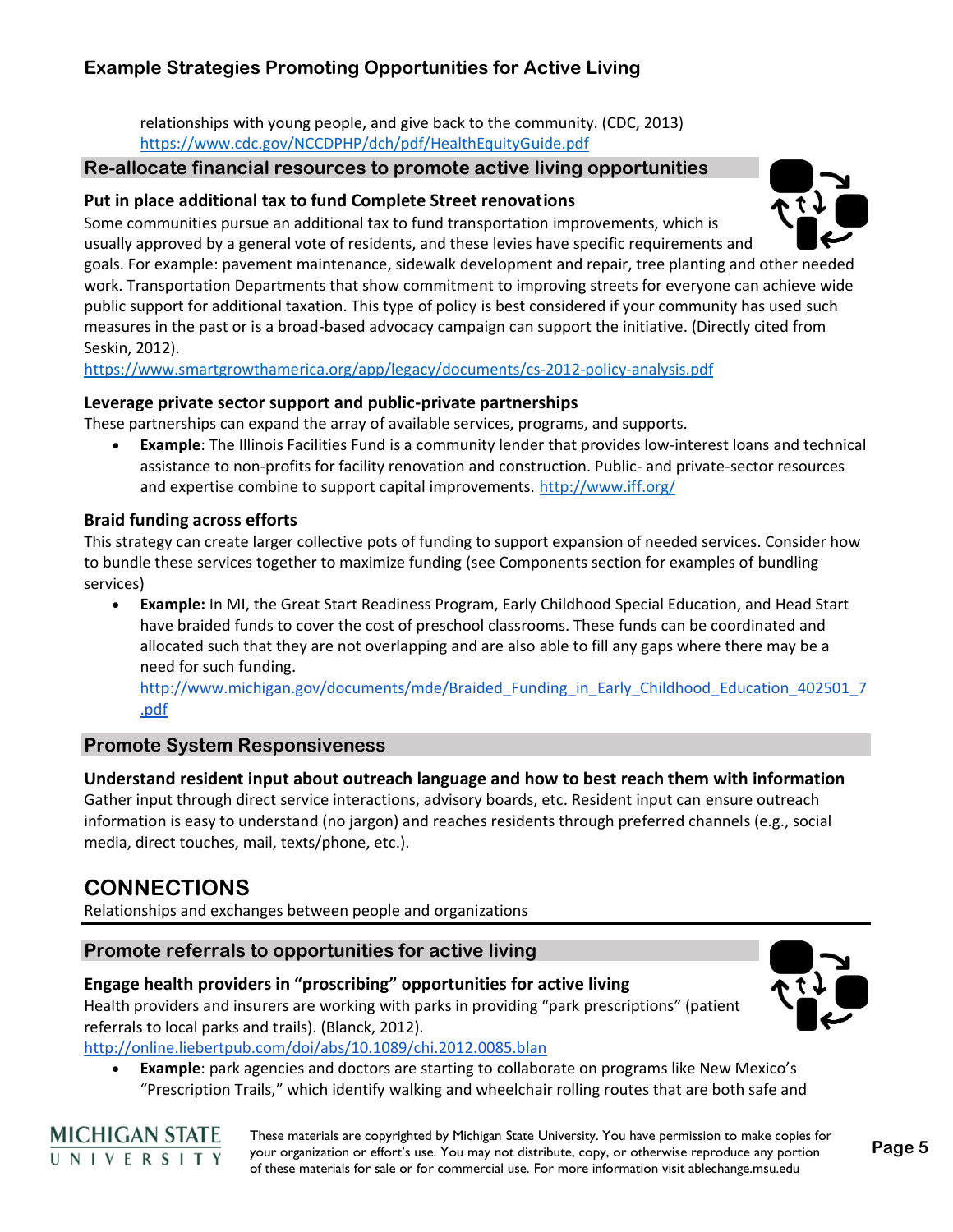accessible to patients and families to promote healthy lifestyles. (Blanck, 2012). <http://online.liebertpub.com/doi/abs/10.1089/chi.2012.0085.blan>

### **Embed coordinated assessment, intake forms, and referral processes**

These shared processes can help to promote coordinated referrals across multiple settings that touch families.

• **Example**: The Children's Services Council (CSC) of Palm Beach County, FL screens children from birth to early years for developmental, social, and behavioral issues using tools like the Ages and Stages Questionnaire and then connects parents to one or more of a wide array of interventions through its strong network of organizational partners (e.g., Triple P, Incredible Years, Parent-Child Home Program, Nurse-Family Partnership, Centering Pregnancy, etc.). [http://www.bridgespan.org/getattachment/feb8d3d3-042c-4a7b-a828-3b5bda8283a9/Achieving-](http://www.bridgespan.org/getattachment/feb8d3d3-042c-4a7b-a828-3b5bda8283a9/Achieving-Kindergarten-Readiness-for-All-Our-Child.aspx)[Kindergarten-Readiness-for-All-Our-Child.aspx](http://www.bridgespan.org/getattachment/feb8d3d3-042c-4a7b-a828-3b5bda8283a9/Achieving-Kindergarten-Readiness-for-All-Our-Child.aspx)

**Engage cross-sector providers community stakeholders in making referrals during natural touches**

For example, health providers, stakeholders like clergy, hair salon stylists, grocery store check-out lines, and bank tellers can be great partners for referring families to needed programs or services.

#### **Use 211 to diffuse information about opportunities, programs, and supports**

This strategy can be used to distribute information to both residents and professionals. Ensure 211 is current and stakeholders are aware of this resource.

#### **Partner with groups, organizations, or collaboratives with similar goals to increase visibility.**

Combine outreach efforts with groups pursuing similar goals to reach more settings and families.

#### **Engage service navigators**

Engage service navigators either through formal settings or informal networks to help residents access needed services. Navigators can also help families prioritize which programs are the best fit with their needs. Navigators can be trained volunteers, such as college students getting service hour credit.

• **Example:** Pregnancy to Employment in Washington State has social workers assess the health and social service needs and resources of expectant mothers and parents of infants and connect these families to services that may include: medical care for mothers and infants; child care; transportation assistance; job preparation; and classes on parenting, child development, nutrition, family planning, and life skills. <https://www.dshs.wa.gov/esa/chapter-5-pathways-employment/51-pregnancy-employment>

### **Coordinate and align services and programs**

#### **Align core priorities and curriculum elements across settings and programs**

Ensure programs focused on similar outcomes (e.g., health, education, financial security) have aligned curriculum, practices, and terms.

• **Example**: At McFerran Elementary School in Louisville, Kentucky, pre-K teachers spend the first week of every school year helping to teach kindergarten. This reminds them which skills children need by the end of pre-K. In addition, the pre-K center at McFerran uses a curriculum created by the district and connected to state standards for what students should know at fourth. [grade.www.jefferson.k12.ky.us/Schools/Elementary/McFerran.html](http://grade.www.jefferson.k12.ky.us/Schools/Elementary/McFerran.html)

#### **Help settings adopt aligned transition processes**

These processes can make it easier for residents to transition from one program to another.

• **Example**: In some communities, hospitals collaborate with the Women, Infants, and Children Program (WIC) to put practices into place to ensure continuity of breastfeeding support for low-income mothers following discharge.



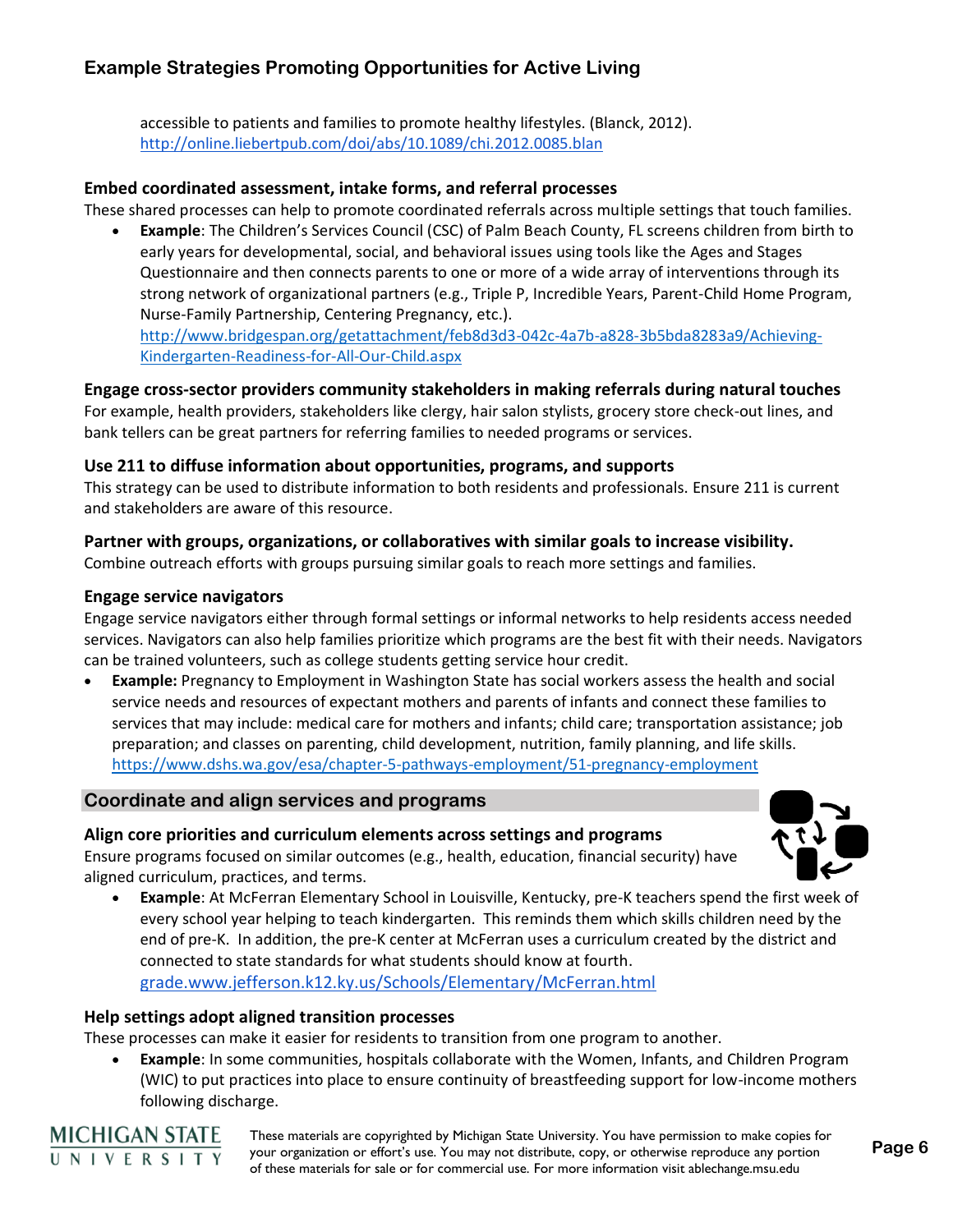### **Create a shared consent form**

This strategy gives families the opportunity to give consent to information sharing across organizations given current policies such as HIPAA and FERPA.

### **Develop integrated electronic information systems/software**

These systems make client information accessible to multiple organizations based on residents' consent.

• **Example**: Healthy Beginnings out of Palm Beach, Florida, includes an integrated data system that tracks individual children as they move between providers in the service delivery network. [http://www.bridgespan.org/getattachment/feb8d3d3-042c-4a7b-a828-3b5bda8283a9/Achieving-](http://www.bridgespan.org/getattachment/feb8d3d3-042c-4a7b-a828-3b5bda8283a9/Achieving-Kindergarten-Readiness-for-All-Our-Child.aspx)[Kindergarten-Readiness-for-All-Our-Child.aspx](http://www.bridgespan.org/getattachment/feb8d3d3-042c-4a7b-a828-3b5bda8283a9/Achieving-Kindergarten-Readiness-for-All-Our-Child.aspx)

### **MINDSETS**

Shared attitudes, values, beliefs, and priorities

### **Use social marketing to shift mindsets and social norms about physical activity**

### **Use social marketing campaigns to shift public opinions**

Community wide social marketing campaigns use broad, cross-sectoral (e.g., transportation, education, parks and recreation, business, other community-based sectors) and highly visible approaches to promote physical activity. Successful efforts use multiple media (e.g., television, radio, Internet), disseminate various physical activity-related messages, and use opinion leaders in places of worship and community centers to influence and reinforce people's attitudes and behavior (Glickman, 2012). [www.ncbi.nlm.nih.gov/pubmed/24830053](http://www.ncbi.nlm.nih.gov/pubmed/24830053)

#### **Youth/Parents advocate for change**

Educate and engage youth and parents as advocates for healthy food and physical activity environments in after school programs and in their community (Miller, p. 67, 2011).

[www.phi.org/uploads/application/files/jpmrtjk4r5poqaz0sm2n11tlyiybkrusw0mfjfsv0qxli98yin.pdf](http://www.phi.org/uploads/application/files/jpmrtjk4r5poqaz0sm2n11tlyiybkrusw0mfjfsv0qxli98yin.pdf)

### **COMPONENTS**

Range, quality, effectiveness, and accessibility of services, supports, and opportunities

### **Embed a focus on physical activity into programming and curriculum**

### **Align school PE curriculum with best practices**

Current district and state physical education policies and programs vary nationwide. Communities can encourage the development and adoption of consistent quality physical education at all grade levels.

- **Example:** The Mississippi Healthy Students Act requires public schools to provide 150 minutes per week of physical activity-based instruction and 45 minutes per week of health education in grades K—8. The Act also requires 60 hours per year of physical education and 60 hours per year of health education in grades 9 thru 12 to meet graduation requirements (CDC, 2009). [https://www.cdc.gov/obesity/downloads/community\\_strategies\\_guide.pdf](https://www.cdc.gov/obesity/downloads/community_strategies_guide.pdf)
- **Example:** Owensboro, Kentucky, overhauled its school-based PE curriculum after a study found that 60% of the Owensboro-area population was obese or overweight. A partnership was formed between the city's hospitals and schools and \$750,000 was donated to equip 11 school-based fitness centers with treadmills, stationary bikes, rowing machines, and weightlifting stations. PE teachers were trained using "new PE" techniques, which stress the importance of keeping students physically active for at least 30-



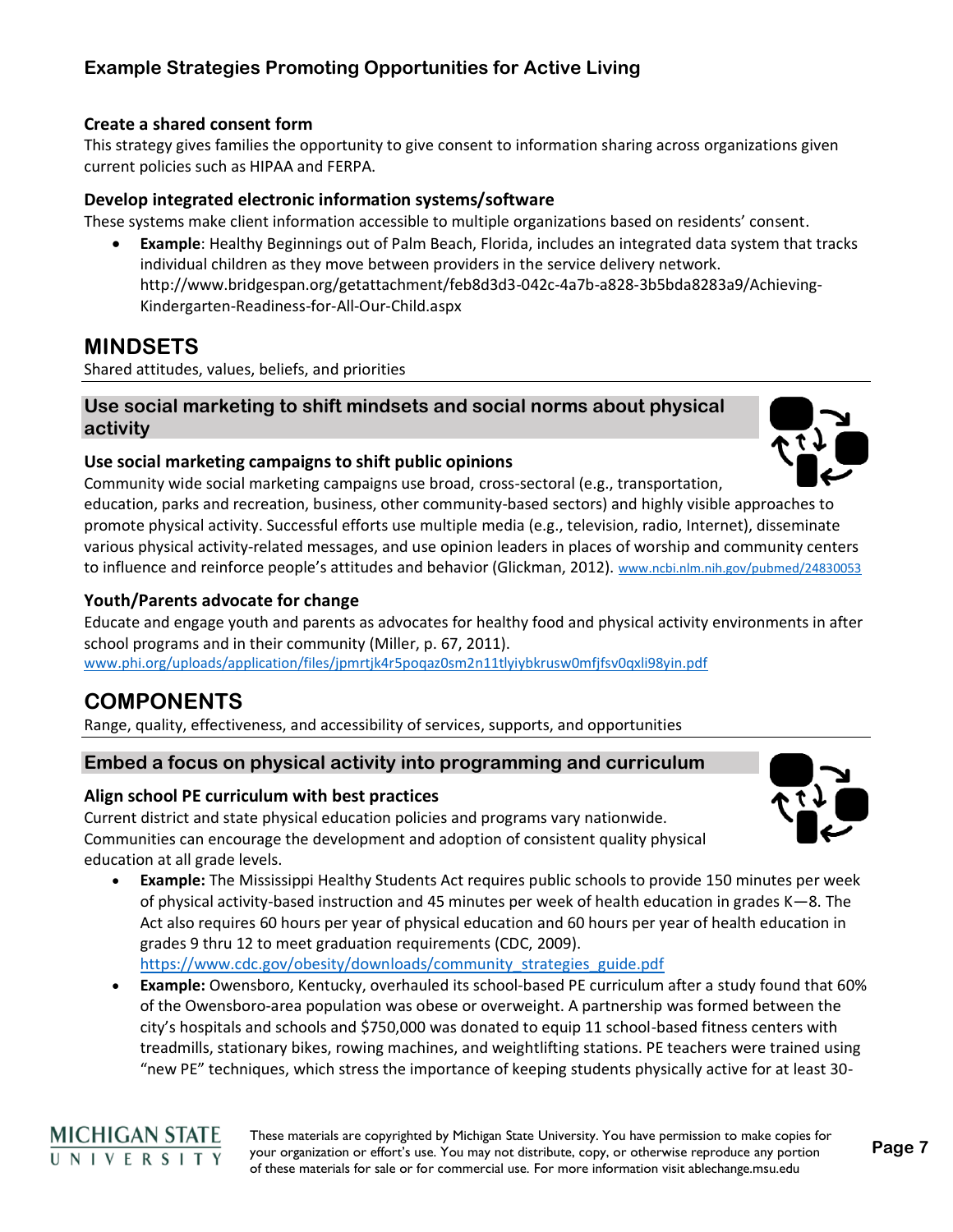to 60-minute increments during class time (CDC, 2009). [https://www.cdc.gov/obesity/downloads/community\\_strategies\\_guide.pdf](https://www.cdc.gov/obesity/downloads/community_strategies_guide.pdf)

### **Provide more opportunities for physical activity during and after the school day**

A number of evidenced-based noncurricular physical activity strategies have been reviewed and are recommended as promising ways to increase physical activity throughout the school day including:

- daily classroom physical activity breaks,
- organized physical activity during after-school programs,
- walking trails and active commuting (i.e., walking or biking) to/from school,
- access to the kind of equipment found in fitness clubs at school,
- walking programs or "open gym" in the morning before school begins,
- intramural sport teams for students not interested in competitive sports,
- evening events that provide a safe place for students to play, and
- annual campus or community events to heighten community awareness of physical activity and health (Glickman, 2012). <https://www.ncbi.nlm.nih.gov/pubmed/24830053>

Develop formal agreements between after school programs and parks and recreation departments, YMCA, or other community-based organizations to increase access to physical activity opportunities (Miller, p. 67, 2011). <http://www.phi.org/uploads/application/files/jpmrtjk4r5poqaz0sm2n11tlyiybkrusw0mfjfsv0qxli98yin.pdf>

### **Promote physical activity and limit sitting/standing in early childhood settings**

Institute of Medicine 2011 report suggests child care providers and early childhood educators to provide infants, toddlers, and preschool children with opportunities to be physically active throughout the day and move freely by limiting the use of equipment that restricts infants' movement and by implementing appropriate strategies to ensure that the amount of time toddlers and preschoolers spend sitting or standing still is limited. Ensure that toddlers and preschoolers are active for at least one quarter of the time they spend in the facility, a documented median of activity for children of this age. (Glickman, 2012).<https://www.ncbi.nlm.nih.gov/pubmed/24830053>

### **Adopt outdoor classrooms and curriculums to promote physical activity**

Support schools and teachers in using outdoor curriculum and classrooms to promote physical activity. This strategies do not require major allocation of resources, but rather a shift in school administrators and teachers idea about the meaning of "classroom."" (Ferreira, 2012).

### <https://search.proquest.com/docview/1026590318?pq-origsite=gscholar>

• **Example:** Teachers from a local school district in Detroit participated in workshops with university faculty related to outdoor and environmental education support curricula. They developed lessons and activities across content areas that could be implemented using the outdoor classrooms and schoolyard related to weather, wildlife, habitats, mathematics, and social studies. Language arts were integrated in all the lessons as students read books, made observations, and kept journals. The school collaborated with the Greening of Detroit to design to implement outdoor classrooms that could be used for outdoor and environmental education. (Ferreira, 2012). [https://search.proquest.com/docview/1026590318?pq](https://search.proquest.com/docview/1026590318?pq-origsite=gscholar)[origsite=gscholar](https://search.proquest.com/docview/1026590318?pq-origsite=gscholar)

### **Support worksites in adopting programming promoting physical activity**

Help worksites adopt free or subsidized programming either on-site or through collaboration with an outside organization related to:

- physical activity seminars, workshops or classes (including online programs)
- self-management/behavior change programs
- sports teams or charity walks

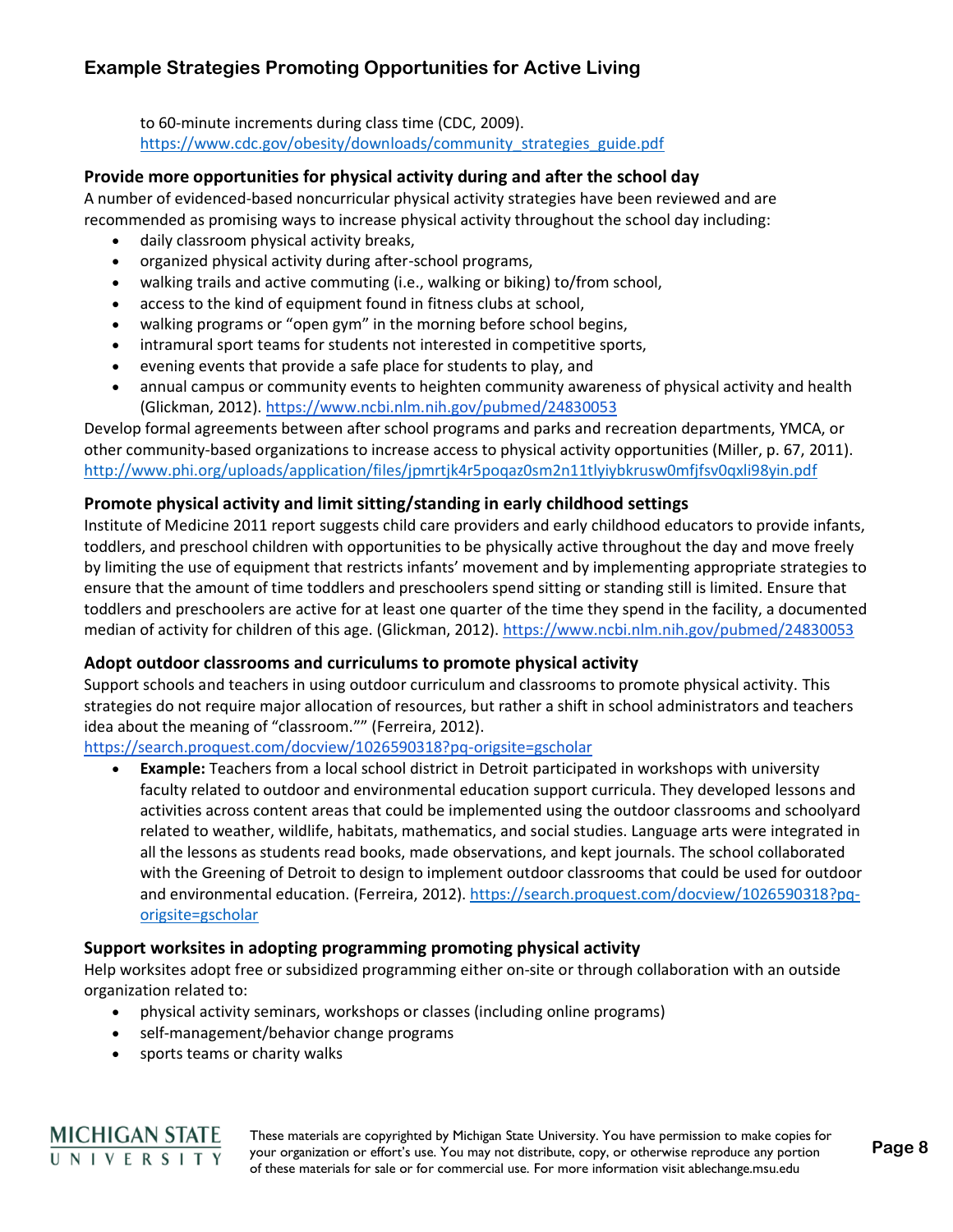• videos, posters, pamphlets, newsletters or other written or online information that addresses the benefits of physical activity (Michigan Healthy Worksites DHEW Assessment, 2016) <http://www.mihealthtools.org/>

### **Design programs to meet local needs and preferences**

### **Engage residents as partners in designing programming**

This will ensure programming meets their needs, fits with their cultural traditions and preferences, and includes user-friendly experiences and processes. For example, create a parent advisory board to give input and feedback on local service design decisions (can be used by one or more organizations across a community), or gather input through direct service touches.

### **Hire staff representing the demographics of targeted families**

Align staff recruitment efforts with this goal through outreach to members of professional affinity groups and specific cultural networks.

### **Offer programming and supports at accessible times and locations**

#### **Co-locate multiple cross-sector providers or programs in same space**

For example, locate: programing in neighborhood settings (e.g., churches, schools); a DHS worker within the schools; mental health providers in physician offices. Engage residents in identifying the best locations for these programs and providers.



- **Example:** A high school in North Carolina has partnered with local organizations to provide a resources pantry where high school students in need can anonymously access basic resources like food, hygienic products, school supplies, and clothing. [http://www.wral.com/new-food-pantry-at-raleigh-high-school](http://www.wral.com/new-food-pantry-at-raleigh-high-school-serves-hungry-students/16093484/)[serves-hungry-students/16093484/](http://www.wral.com/new-food-pantry-at-raleigh-high-school-serves-hungry-students/16093484/)
- **Example:** The Center for Family Life in Sunset Park, Brooklyn (New York), is the community nucleus for immigrant families who need help overcoming cultural, economic, and language barriers to help their children succeed in school. The hub provides intensive individual, family, and group counseling, neighborhood-based foster care, and emergency services such as crisis intervention, food, and clothing. Networking extends to the police, churches, and elected officials. [www.cflsp.org](http://www.cflsp.org/)

### **Have providers deliver bundled services, products, or opportunities**

This helps to reduce the number of service visits residents need to make and to simultaneously meet multiple needs.

• **Example** For example, the Santa Clara County Public Health Department awarded mini-grants to community-based organizations to provide bundled tobacco cessation services to populations at high risk for tobacco use. These grants allowed cessation counseling, referrals, and nicotine replacement therapy offered on site in places like health care clinics, mental health facilities, and college campuses. <https://www.sccgov.org/sites/sccphd/en-us/healthproviders/tobaccoprevention/Pages/default.aspx>

### **Hire shared staff to provide services at multiple settings.**

Combine resources to hire a staff that can rotate across settings. For example, school districts can combine resources to hire physical education specialists that rotate to different schools and afterschool programs to provide quality instruction and help train staff. (CDC, 2013)

<https://www.cdc.gov/NCCDPHP/dch/pdf/HealthEquityGuide.pdf>

#### **Create satellite offices in neighborhoods where families live to improve access to needed services**

• **Example:** Children's Hospital of Milwaukee opened clinics in neighborhoods where there were too few care providers to meet the primary care and dental needs of residents. Two of their clinics are located

**MICHIGAN STATE** UNIVERSITY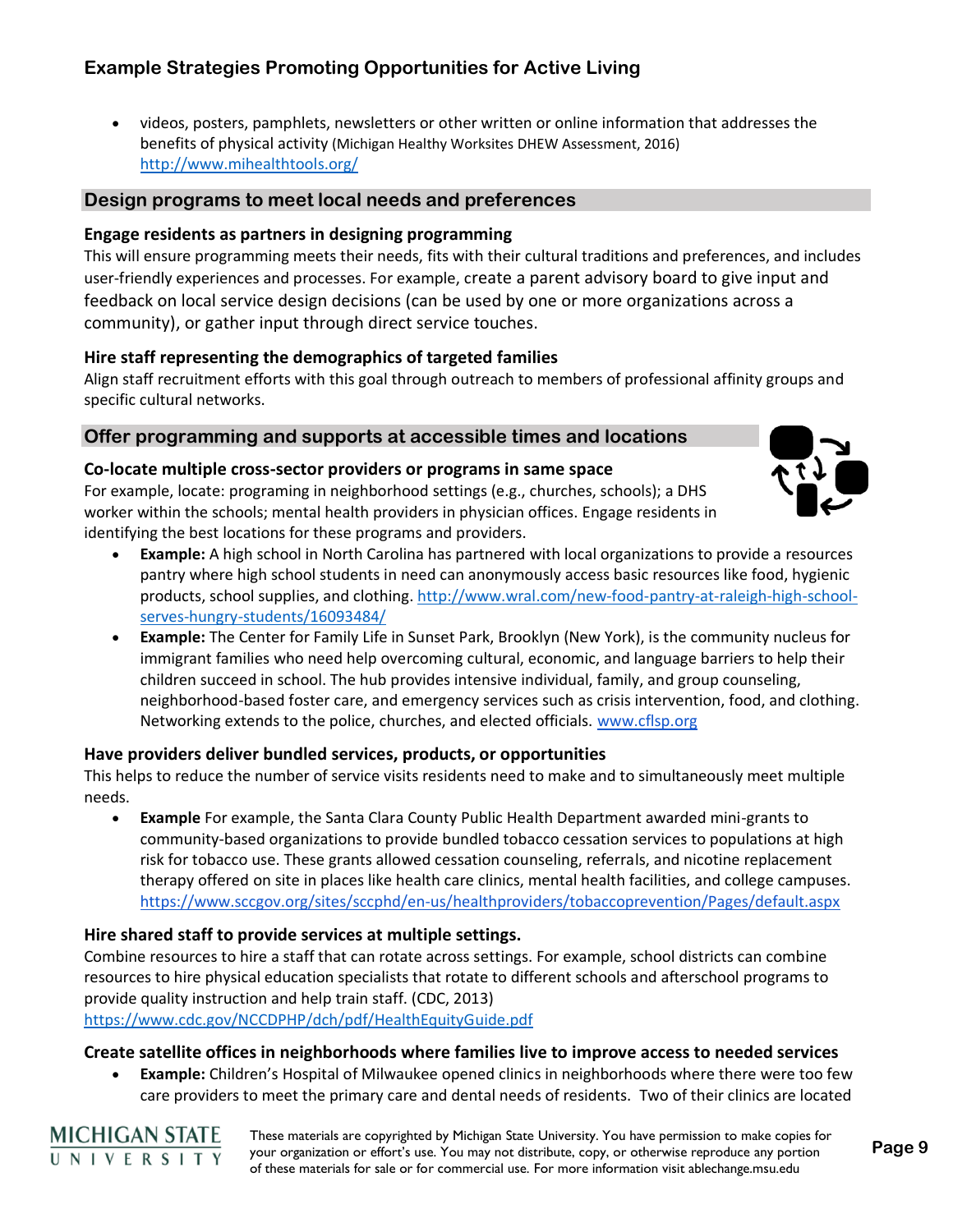at sites already serving low income families, including the YMCA. These sites provide health services to children AND caregivers.

### **Extend hours beyond traditional 9-5 schedules**

Extended hours can make it easier for working families to participate.

**Example** The [Chambliss Center for Children](http://www.chamblisscenter.org/) in Chattanooga, Tennessee makes it easy for parents who work 2nd and 3rd shifts or are in school to access high quality care for their children by offering affordable, high-quality learning environments, nutritious meals, school transportation and care 24 hours a day, 7 days a week, 365 days a year, for children ranging from 6 weeks to 12 years. [https://www.wkkf.org/what-we-do/featured-work/chambliss-center-for-childrens-early-learning](https://www.wkkf.org/what-we-do/featured-work/chambliss-center-for-childrens-early-learning-program-provides-affordable-child-care-for-families)[program-provides-affordable-child-care-for-families](https://www.wkkf.org/what-we-do/featured-work/chambliss-center-for-childrens-early-learning-program-provides-affordable-child-care-for-families)

### **Offer opportunities, supports, or services during existing gathering times**

Offer time-limited resources, supports, and services (e.g., flu shots) during parent-teacher conferences, family nights, and other events where families naturally gather.

### **Simplify enrollment processes to improve accessibility**

### **Simplify application processes to make it easier to enroll in programs**

For example, create a common application or common intake hub, reduce the number of intake step involved in the enrollment process, or develop intake applications as a phone app

• **Example:** South Dakota simplified its CHIP and Medicaid application process by issuing a single card for both. [www.childrensdefense.org/site/PageServer?pagename=childhealth\\_chip\\_whatsworking\\_frontier](http://www.childrensdefense.org/site/PageServer?pagename=childhealth_chip_whatsworking_frontier)

#### **Create automatic enrollment processes**

These automatic processes for recurring services to simplify the process and reduce potential gaps in services.

### **Leverage school-wide enrollment processes**

This can make it easy for families to sign up for multiple supports or services.

### **Have volunteers help families fill out enrollment paperwork.**

This is particularly important for families with low literacy levels or who speak multiple languages.

#### **Remove separate, stigmatizing intake processes**

Design intake processes so they do not stigmatize or discourage low-income residents for using subsidized supports or services (e.g., WIC, social services, housing vouchers, etc.).

### **Improve affordability of needed supports and resources**

#### **Offer sliding fee scales or scholarships**

These practices can make it more affordable for residents to engage in needed supports and services

### **Coordinate third-party payments on behalf of families whenever possible**

For example, utilize childcare subsidies or Medicaid to help fund needed services or programs.